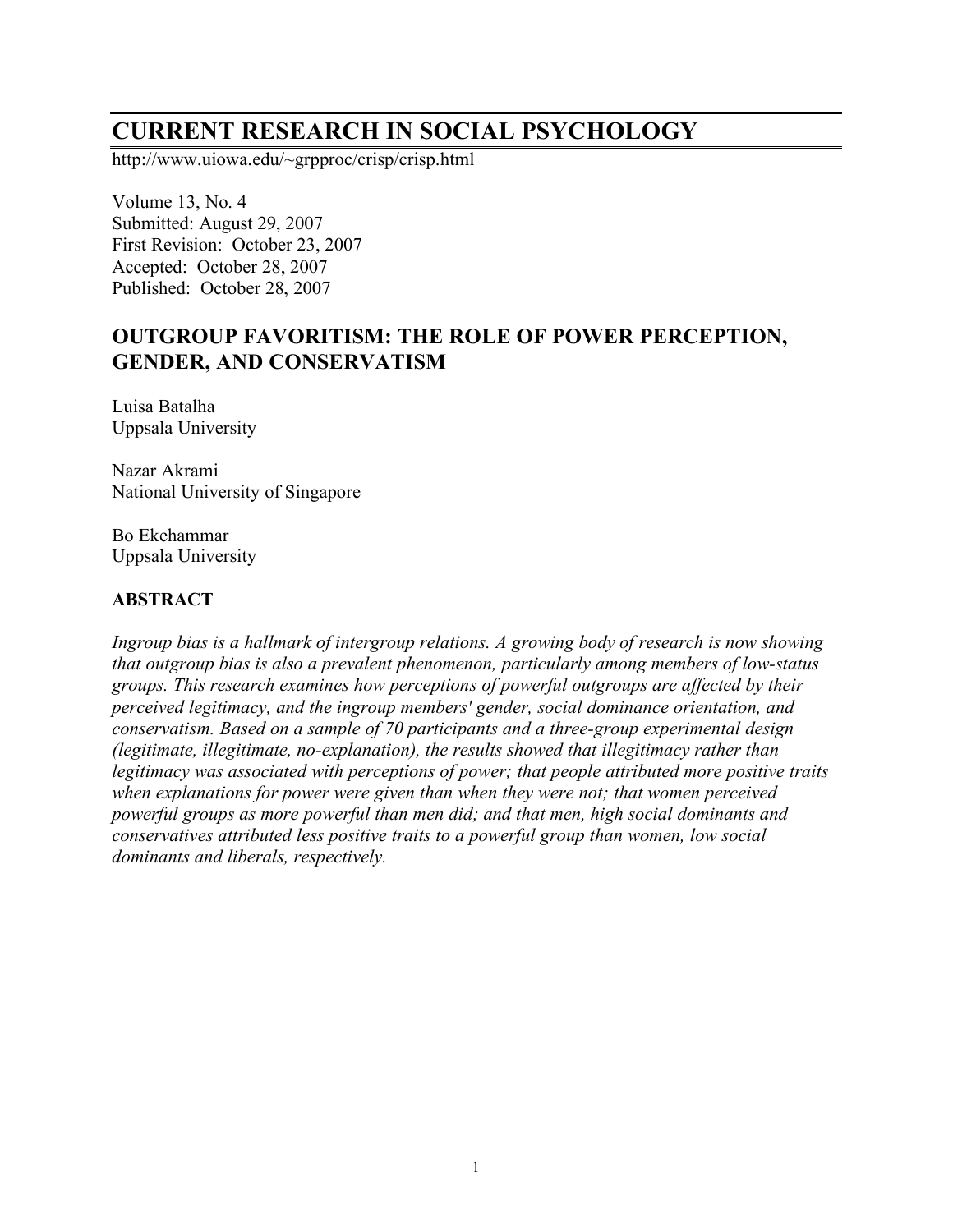#### **INTRODUCTION**

One of the most consistent findings on intergroup relations research is the ingroup bias effect, the tendency that members of a given social group have to favor their own group (Brewer & Brown, 1998; Hewstone, Rubin, & Willis, 2002). Interestingly, there is also an increasing body of evidence that people sometimes display outgroup favoritism (Boldry & Kashy, 1999; Jost & Banaji, 1994; Sidanius & Pratto, 1999). This happens particularly among members of low-status groups (Sachdev & Bourhis, 1991). Intergroup biases are dependent upon intergroup perceptions. Fiske and Neuberg (1990) developed a model of impression formation that distinguishes between more and less effortful processes of getting to know others. An impression of others is mostly formed through information conveyed in readily available categories such as gender, ethnicity, profession or religion. The model proposes a continuum of impression formation processes that runs from perception, based on categorization, to attribution of traits based on diagnostic information. Diagnostic-based impression formation necessitates personal contact with the person or group about whom the person is making an impression. On the other hand, all that category-based impression formation requires is an identifying label of the category in question. This means that if we are told that a person in question is black or a woman or a professor, it is enough to evoke impressions of that person solely based on preconceived ideas about people belonging to those social groups. This is the most immediate, automatic and stereotypical form of getting to know others and the least diagnostic and individuated form of knowledge about others.

One key concept in Fiske and Neuberg's (1990) impression formation model is interdependence. Interdependence in their model is operationalized in terms of cooperation, in which an outcome is dependent on more than one partner. This outcome interdependence can be either symmetrical or asymmetrical. A symmetrical interdependence can be illustrated by a joint enterprise. An asymmetrical interdependence is exemplified by a relationship in which one partner has power over a subordinate's outcome. Outcome dependence motivates the perceiver to attend to more diagnostic information about the other on which he or she is in a relation of dependence. This requires personal contact. Individuation cannot otherwise occur. Problematically, people can find themselves in an interdependence relationship in which personal contact is non-existent. In such cases, individuation is strongly circumscribed and impression formation must be based on categorical information only. A situation in which the perceiver is in a position of dependency towards an anonymous entity puts him or her in a vulnerable predicament. Such a scenario can lead the perceiver to attribute benevolent characteristics to the powerful other or to categorize him or her in positive terms. In other words, asymmetrical outcome dependence may lead to outgroup favoritism by the members of a dependent group because it makes them feel better about their own situation (Jost & Banaji, 1994; Jost, Burgess, & Mosso, 2001).

The way power holders are perceived is dependent on the degree of legitimacy of their power position (Zeldtich, 2001). There is evidence that powerful groups, more often than powerless groups, are evaluated positively, are perceived as more competent and are less often the target of negative stereotypes (see Brauer & Bourhis, 2006). Jost, Banaji and Nosek (2004) explain this in terms of system justification. That is, people are motivated to legitimize existing social arrangements, and they do so by ascribing positive attributes to members of high-power groups. For example, Haines and Jost (2000) showed that there is a relationship between the perception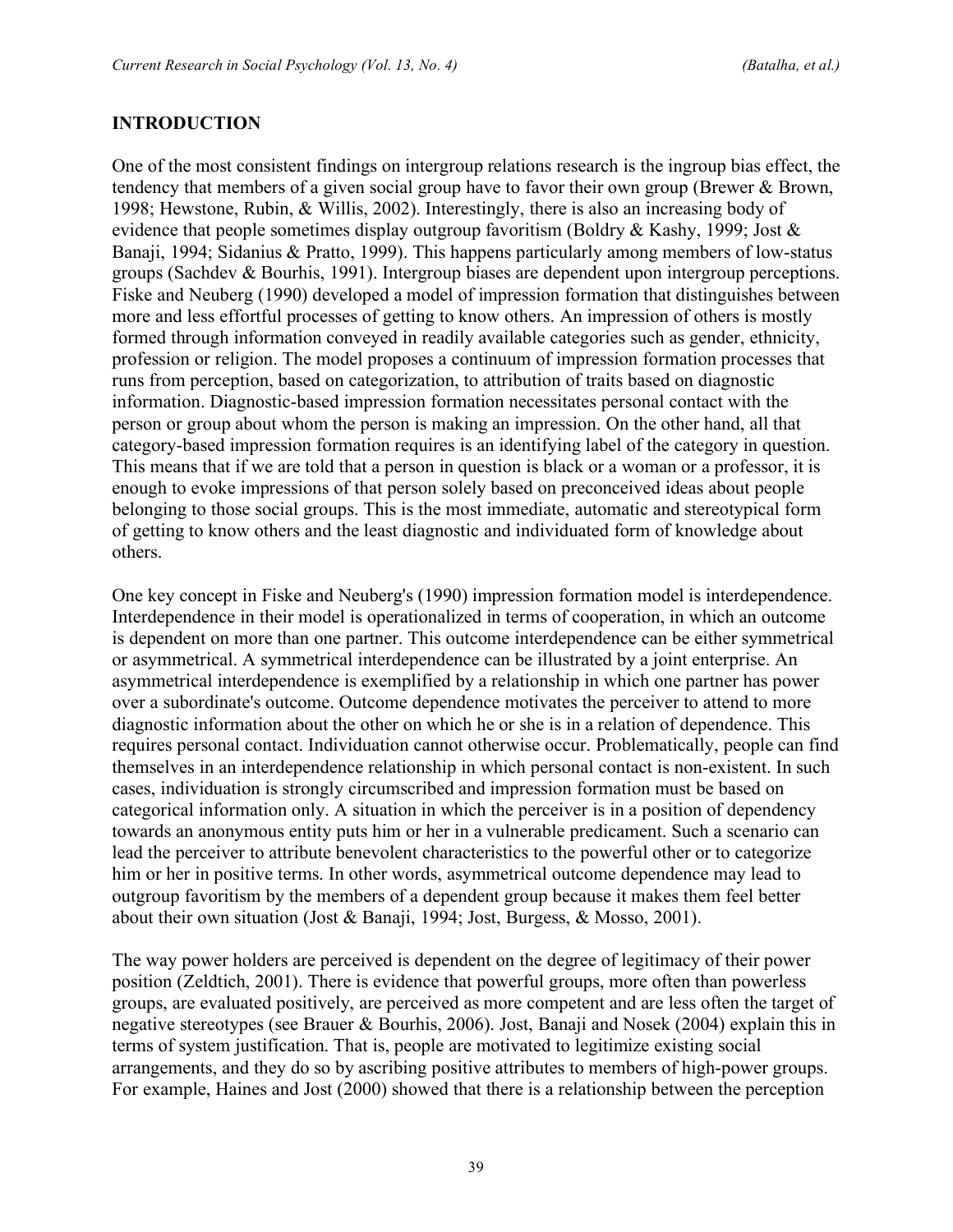of legitimate/illegitimate power positions and trait attribution. By manipulating power differentials, where the participants lacked power in relation to bogus outgroups, they showed that participants exaggerated the extent to which power differences were legitimate. Participants also attributed positive trait perceptions to the outgroup even when there were no explanations as to why the outgroup was in power.

Haines and Jost (2000) analyzed the effects of power differences and of explanations for the power differentials on stereotypical perceptions. They did not, however, analyze whether there were differences in these perceptions between levels of legitimacy (i.e., legitimate power, illegitimate power, no explanation for the power position) or whether there was a linear increase of power perception as a function of legitimacy. We aimed to examine whether people who are in a dependent and vulnerable position in relation to a powerful outgroup attribute positive traits differently depending on the degree of legitimacy of the powerful group's power position. We also examined whether there is a monotonic increase in perceptions of power, depending on the degree of legitimacy. We hypothesized that people will perceive a legitimate power group as being the most powerful (H1), and attribute to them the most positive traits (H2), followed by an illegitimate power group and, finally, a group whose power position is not explained.

#### **Gender and Outgroup Perception**

Social status affects intergroup perception (Hinkle & Brown, 1990). Likewise, the relative power of a group affects both how its members are perceived and in turn perceive others (Brauer & Bourhis, 2006). As a social category, women have less power and a lower social status than men (Goodwin & Fiske, 2001). Research shows that gender impacts on perceptions of outgroup homogeneity and social status (Lorenzi-Cioldi, 1993). If both dependence and low social status induces perceivers to display outgroup favoritism, then it is reasonable to assume that women who find themselves in positions of dependence would display more outgroup favoritism than men. We hypothesized that this would occur for the reason that women's lower status as a gender would put them in a double subordinate position compared to men. We hypothesized (H3) therefore that women, compared to men, will perceive relatively powerful outgroups to be more powerful. We also asked whether the differences in social status between the genders would influence men and women to perceive powerful outgroup members' traits differently. Thus, the fourth hypothesis (H4) that we tested was that when there is a power differential between an outgroup and the ingroup favoring the outgroup, women will attribute more positive attributes to members of the outgroup than men will.

#### **Conservatism, and Outgroup Perception**

Group membership, in itself, can hold the possibility of guaranteeing power, or the lack thereof to its members (Tajfel & Turner, 1979). As membership of some low-status groups is often not chosen, but given, and social mobility is impossible or strongly circumscribed, low-status groups have a vested interest in rationalizing social hierarchies. However, this rationalization seems to be related to individual differences in social dominance orientation (SDO; Pratto, Sidanius, Stallworth, & Malle, 1994) and political conservatism (Jost, Banaji, & Nosek, 2004). That is, responses to ingroup inferiority are dependent on SDO level and political orientation. These two variables are also positively correlated (Sidanius & Pratto, 1999). SDO is regarded as a conservative ideology and refers to "a general desire for unequal relations among social groups,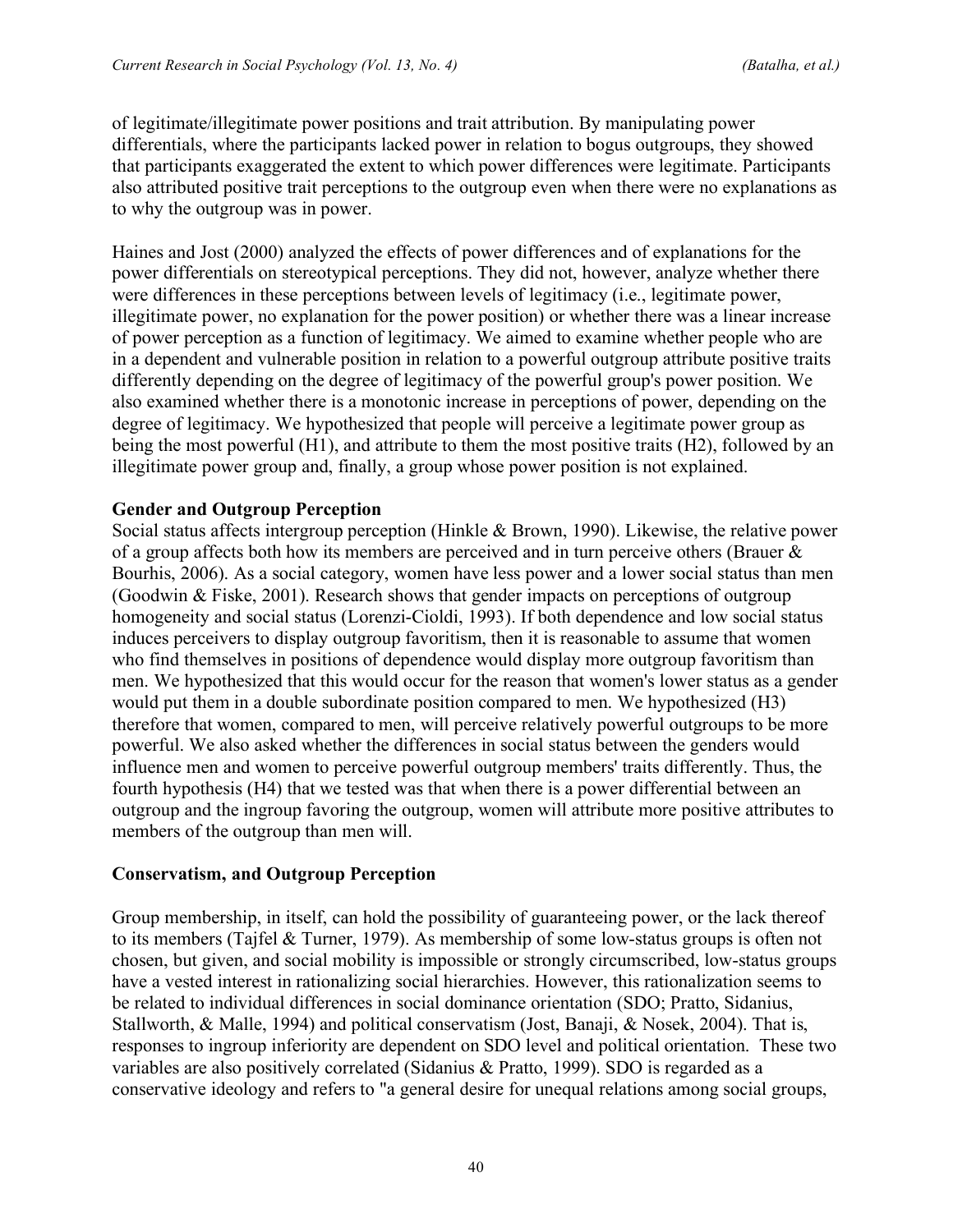regardless of whether this means ingroup domination or ingroup subordination" (Sidanius, Levin, Federico, & Pratto, 2001, p. 312). In other words, high social dominants believe that society is, by necessity, stratified and members at the top of the stratification, as well as those at the bottom, deserve their dominant or subordinate social positions.

There is evidence both for (Sidanius & Pratto, 1999; Carter, Hall, Carney, & Rosip, 2006) and against (Dambrun, Guimond, & Duarte, 2002) an association between SDO and legitimizing myths such as stereotypes, which are normally shared (negative) beliefs that are associated with an established social category. Positive stereotypes would probably show an inverse pattern. In any social encounter, people make judgments of others. If the other does not belong to a wellknown social category, people form an opinion *in situ* that is based on the available category information. In a situation where people are dependent on an outgroup of which they have no prior knowledge we examined whether conservative ideologies would induce people to perceive the powerful outgroup in less positive terms. Our fifth hypothesis (H5) was, therefore, that SDO is negatively associated with the attribution of positive traits to members of a relatively more powerful outgroup. Finally, we also hypothesized (H6) that political orientation in the form of political conservatism is negatively associated with the attribution of positive traits to a powerful outgroup.

## **Overview**

With a few exceptions, we followed Haines and Jost's (2000) methodological approach to create power differentials between groups. More specifically, participants learned that there was a group (experimental conditions with three different degrees of legitimacy) that would be judging their performance in two tasks. By so doing, power differentials were created between the ostensible judging groups and the participants, where the bogus group held a higher power position compared to participants. The study was also designed to induce a feeling of group membership and group identification among the participants. The participants in the experimental conditions were led to believe that they were going to perform two tasks (ostensible study purpose) that would be judged by the outgroup. In one condition, a legitimate reason was given for the position of power held by the outgroup. In another, the reason given was illegitimate, and in the third condition no explanation was given for the outgroup's power position.

# **METHOD**

#### **Participants**

Participants were recruited through lists posted on boards in several university departments, at the university's library and at the local job centre. Participants were asked to volunteer for a psychological experiment and to leave their name and phone number. There were a total of 70 participants (30 men and 40 women). Their age ranged from 19 to 57 years (*M* = 24.9 years; *SD* = 5.9 years) and they received cinema vouchers as a reward for their participation.

#### **Independent Measures**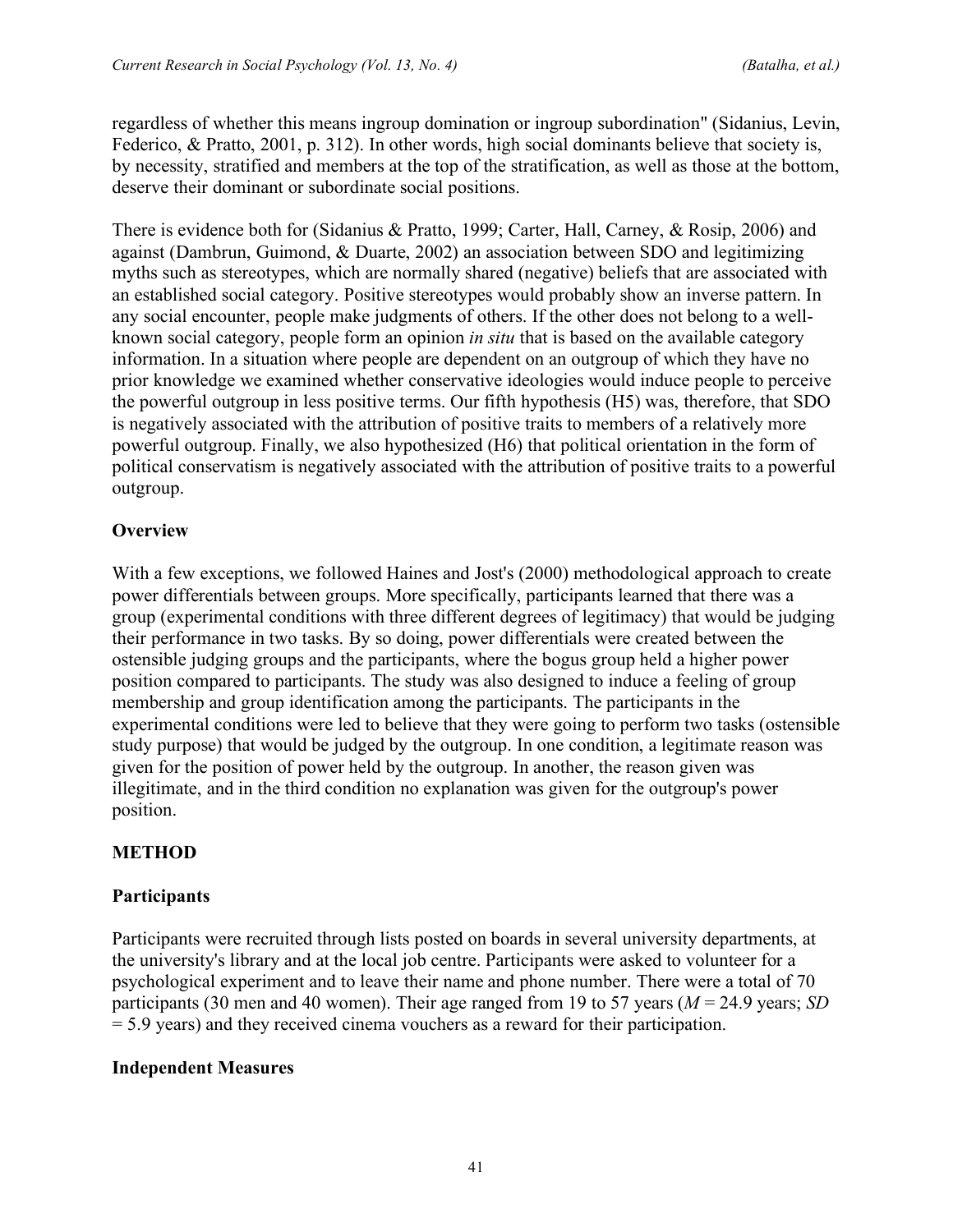The independent experimental variables were power and legitimacy, and the nonexperimental were participant gender, political orientation, and SDO. Political orientation was measured by a visual analog scale, a 10 centimeter line with left and right as anchors. Participants were asked to mark on the line where they stood politically. The participants' SDO was measured by a Swedish translation (cf. Akrami, Ekehammar, & Araya, 2000) of Pratto et al. 's (1994) SDO-6 scale. The scale is composed of 16 items and the answers are indicated on a scale ranging from 1 (*Do not agree at all*) to 5 (*Agree fully*). Examples of items are: *Some groups of people are just inferior to others; We would have fewer problems if we treated all groups equally.* The unweighted sum of the item scores constitutes the respondent's SDO score. In the present study, the Cronbach alpha reliability of SDO was shown to be .86, which is satisfactory. The SDO scale was used in its continuous form in order not to decrease variance and power (see Cohen, 1983; MacCollum, Zhang, Preacher, & Rucker, 2002).

## **Dependent Measures**

The dependent variables were perception of power and trait perception. Perception of power was measured through a single item: *How much control do you feel that the other group has over your group*'*s performance at the moment*? The responses were given on a 10-point Likert scale ranging from 0 (*No control*) to 9 (*Complete control*).

Outgroup trait perception was measured with items rating the participants' perception of the outgroup as intelligent and responsible (see Haines & Jost, 2000). For intelligent the question read: *How intelligent do you think that the other group is*? For responsible the question was: *How responsible do you think that the other group is*? Responses were measured on a 10-point Likert scale ranging from 0 (*Not at all*) to 9 (*Very much*).

A single item was introduced to control whether the legitimate and illegitimate groups were perceived as having different degrees of legitimacy. It read: *How much do you think that the other group has the right to judge your group's performance on the suicide tasks?*. Responses were measured on a 10-point Likert scale, ranging from 0 (*Not at all*) to 9 (*Very much*).

#### **Procedure**

Participants were contacted by the project leader who informed them that the study would be about suicide (ostensible purpose). Here participants were given the opportunity to decline participation in the study. All but two individuals agreed to participate. They were then quasirandomly assigned into the four different groups. Attempts were made to obtain an equal gender distribution within all four groups. The number of participants in the experimental sessions ranged from 3 to 7 ( $M = 5.2$ ;  $SD = 1.1$ ). In total, 14 experimental sessions were conducted by a male experimenter blind to the aim of the study.

On arrival, participants in all conditions were told that the aim of the study was to examine factors that might predict suicide and could therefore help in future preventive work. At this stage they were again offered the opportunity to decline participation. None of the attendants left the session. In the next phase they were asked to choose a group name. This was done in order to evoke a feeling of group membership. Once they agreed upon a group name they wrote it on tags that they attached to their clothes. They were then informed that they were about to perform two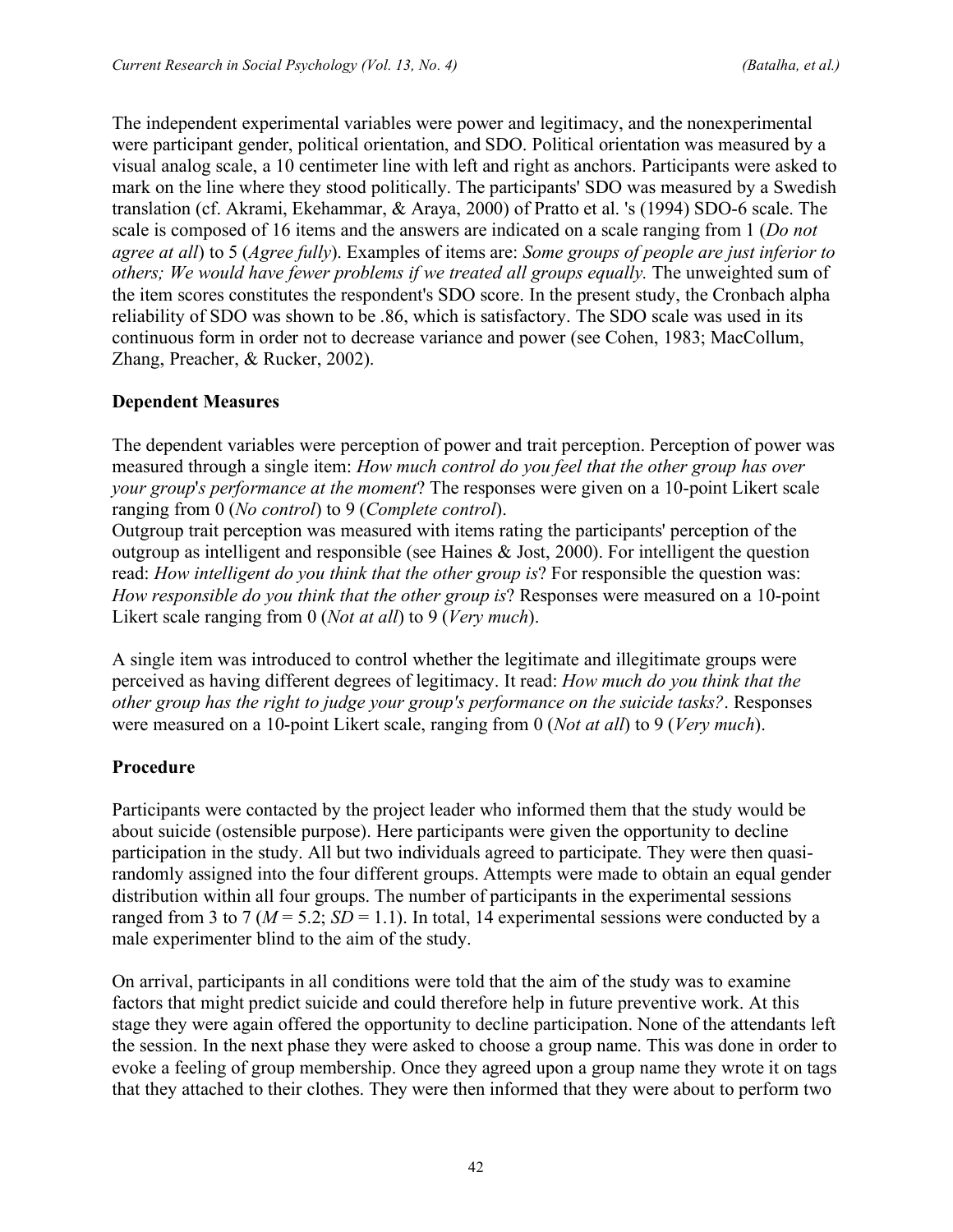tasks related to suicide. In the first task they received a list with pairs of suicide notes (these notes were taken from the Internet and had been written by famous people that had committed suicide) and were instructed to decide which note in the pair was true and which was false. In order to make the task more meaningful, they were also asked to justify their choice. The second task consisted of writing down 5 symptoms that they believed are displayed by suicidal people. After that they were told that they would be filling out a few questionnaires.

Next, participants were informed that in a room upstairs there was another group (which did not in reality exist) that would be judging their performance on the suicide tasks. If this group decided that their group performed well on both tasks they would receive an extra cinema voucher in addition to the one they were promised from the outset. On the other hand, if the judging group decided that they did not perform well enough they would not receive any extra cinema voucher.

Participants in the *legitimate* condition were told that the judging group consisted of final year students from the psychology program at the university who worked with suicide prevention research and practiced at a suicide prevention unit. Participants in the *illegitimate* condition were told that the judging group was chosen in the same way as themselves and that their allocation to the judging group was chosen at random. Participants in the *no-explanation* condition were simply told that there was a group of people who would be judging their performance on the suicide tasks.

After learning about the "existence" of the judging outgroup, participants were asked to perform the task with the suicide notes and symptoms. Participants were told that they should arrive at a consensual and democratic decision. They had 20 minutes for the first task and 10 minutes for the second. They were also asked to write down the group's name on the assessment paper they handed in for judgment. Following this instruction, the experiment leader left the room with their assessment for the bogus group to judge. In the meantime, participants were asked to complete questionnaires assessing demographic variables, and political orientation, perceived characteristics of the judging group and the judging group's power and legitimacy. The experimenter came back and gave them the SDO questionnaire to complete. They were told that this questionnaire could contain relevant information about how people reason about suicide. We chose to give the SDO scale after the manipulation because its administration prior to it could prime participants in ways we could not control. In support for this procedure there is recent research showing a strong association between basic personality and SDO (e.g., Akrami & Ekehammar, 2006). This suggests that this variable should not change significantly under different conditions.

After some time, the experimenter went out again ostensibly to get the judgment from the bogus group about their performance. When he came back he told them that they had performed well and could go. Before they left they were asked to leave their e-mail or telephone number in order to receive more information about the study at a later date. This was not compulsory. After all the experimental sessions were completed the participants were debriefed by e-mail and were then told what the real aim of the study was. An opportunity was given for further contact with the project leader.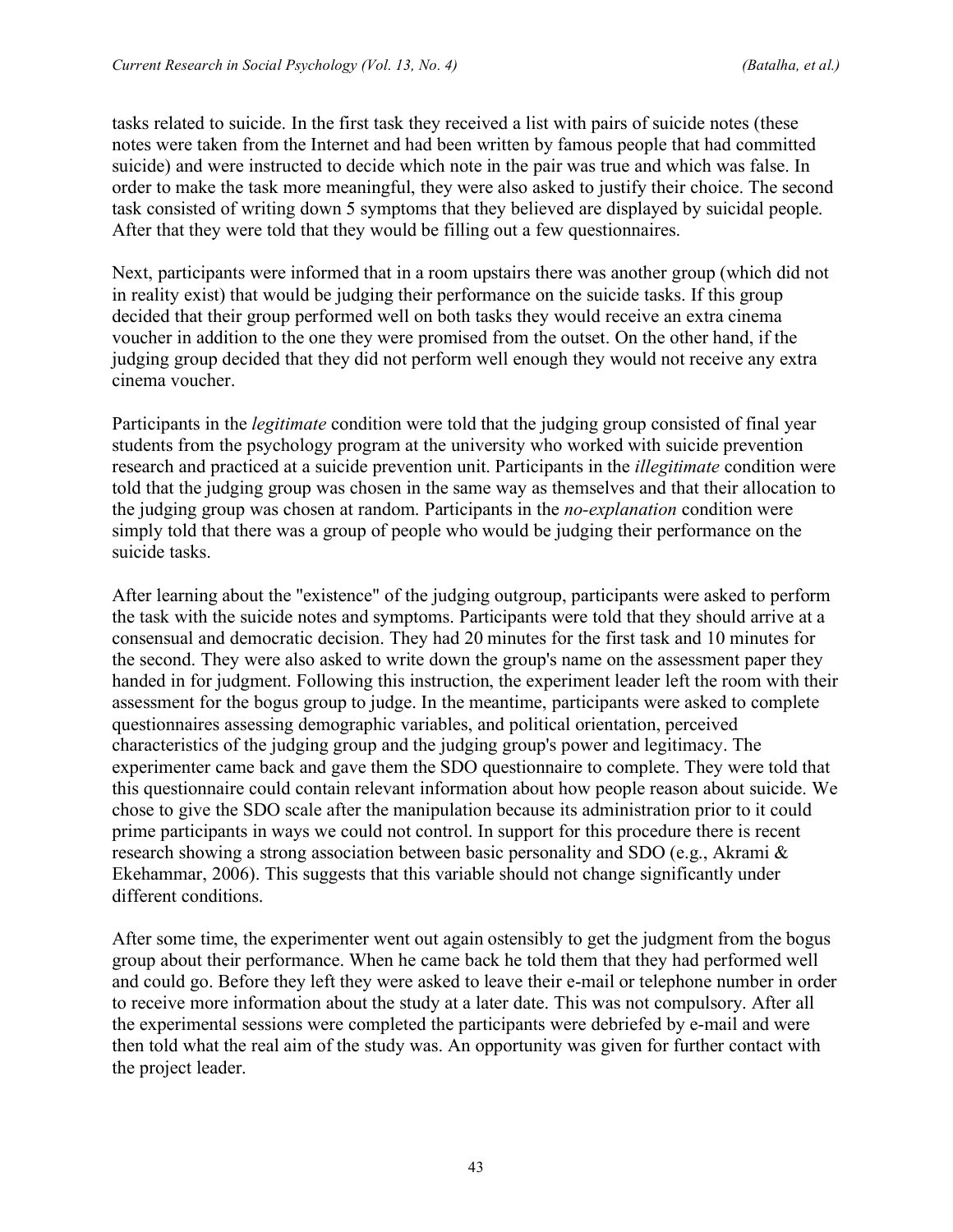#### **RESULTS**

#### **Manipulation Check**

The legitimacy manipulation was checked through a one-tailed *t*-test with condition (legitimate and illegitimate) as independent variable and legitimacy as the dependent variable. As expected, the results,  $t(47) = 1.69$ ,  $p < .05$ , eta-square = .12, showed that the group that received a legitimate explanation ( $M = 6.55$ ,  $SD = 1.65$ ,  $n = 22$ ) perceived the outgroup as having more legitimacy (right to judge the ingroup) than the group that received an illegitimate explanation  $(M = 5.44, SD = 2.67, n = 27)$ . The legitimacy manipulation was therefore successful.

#### **Power, Legitimacy, and Outgroup Perception**

To examine H1, whether people perceived groups that differed in degrees of legitimacy also differed in power, we conducted a one-way ANOVA. The results showed a significant difference between the groups,  $F(2, 66) = 4.71$ ,  $p < .02$ , eta-square = .13 (see means in Table 1). The follow-up post-hoc test with the Bonferroni adjustment  $(p < .01)$  showed a significant difference between the legitimate and illegitimate groups but not between these two groups and the group that received no explanation (legitimate,  $p = .57$ ; illegitimate,  $p = .31$ ). Contrary to expectations the legitimate group was perceived as having least power, whereas the illegitimate group was perceived as the most powerful.

**Table 1. Perception of Power as a Function of Experimental Condition**

| Group          |            |      |    |  |
|----------------|------------|------|----|--|
| Legitimate     |            | 2.61 |    |  |
| Illegitimate   | 6.67       | 2.06 | דר |  |
| No explanation | $\cdot$ 38 | 3.38 |    |  |

A MANOVA was performed in order to test H2, that the perception of the outgroup as more intelligent and responsible would be stronger for the participants in the legitimate group followed by the illegitimate and no-explanation group. The multivariate effect of group, *F*(4, 130) = 3.37,  $p < .02$ , Wilks's lambda = .82, eta-square = .09, was accompanied by a significant univariate effect on the trait intelligent,  $F(2, 66) = 4.19$ ,  $p < .02$ , eta-square = .12, and responsible,  $F(2, 66)$  $= 3.38$ ,  $p < 0.05$ , eta-square  $= 0.09$  (see means in Table 2). A one-tailed Dunnett follow-up test (the no-explanation group is used as a control, see Howell, 1992) showed that for the trait intelligent there was a significant difference between the no-explanation group and the group that received a legitimate explanation ( $p < .03$ ), and the group that received an illegitimate explanation ( $p < .02$ ). For responsible, the Dunnett test showed that the no-explanation group differed significantly from the legitimate group ( $p < .03$ ), but not from the illegitimate group ( $p = .71$ ).

| Table 2. Trait Perception as a Function of Experimental Condition |  |  |  |  |  |  |
|-------------------------------------------------------------------|--|--|--|--|--|--|
|-------------------------------------------------------------------|--|--|--|--|--|--|

|                           | Intelligent |      | Responsible |      |
|---------------------------|-------------|------|-------------|------|
| Group                     |             |      |             |      |
| Legitimate $(n = 21)$     | 6.62        | 0.86 | 7 14        | l 01 |
| Illegitimate ( $n = 27$ ) | 6.63        | 112  | 6.30        | l.56 |
| No explanation $(n = 21)$ | 5.71        | 1,55 | 6.00        | 176  |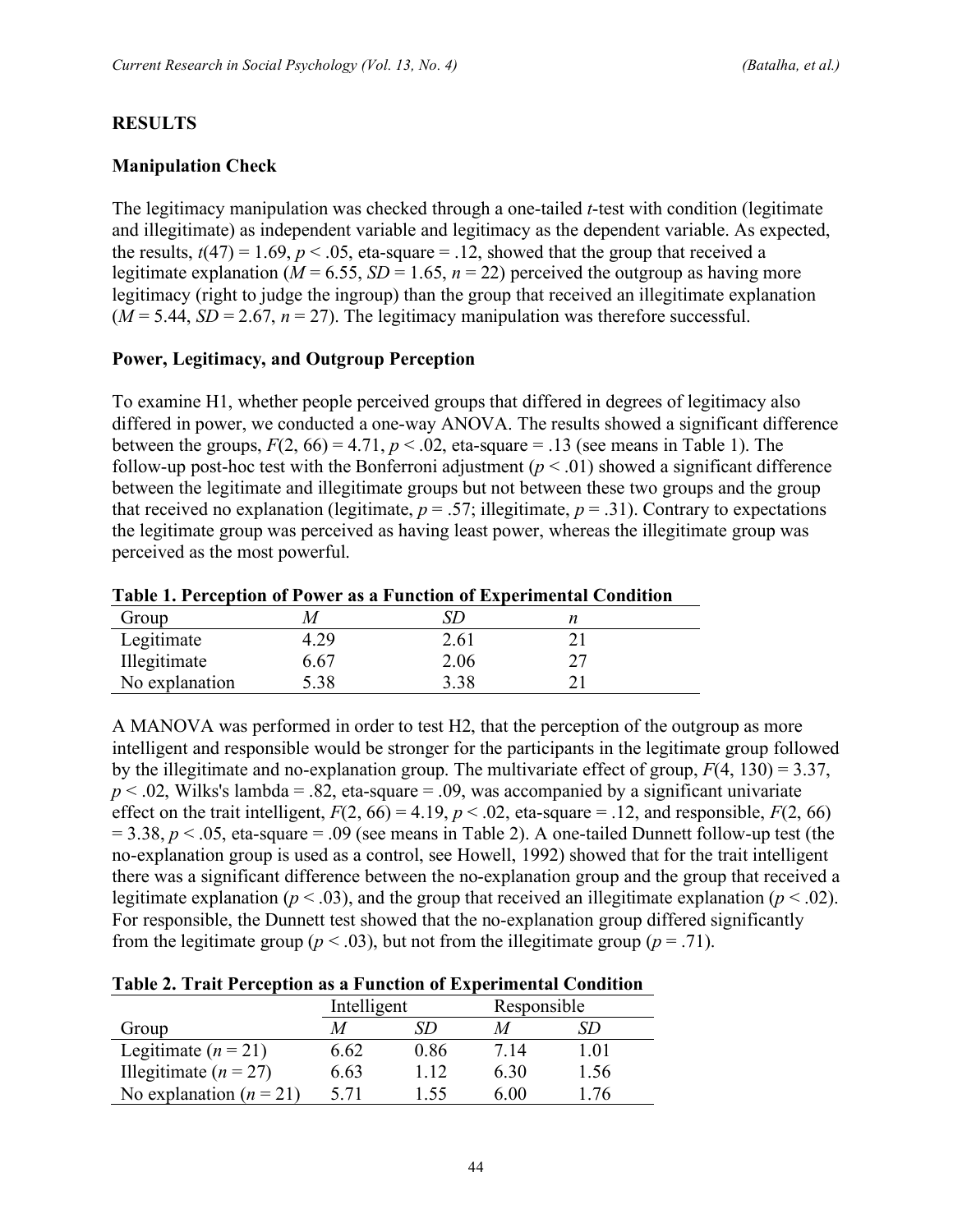#### **Gender, Power and Outgroup Perception**

Hypothesis 3 proposed that women would perceive the members of the judging group as more powerful than men. The hypothesis was tested with a one-tailed *t-*test (see, Howell, 1992). This hypothesis was supported,  $t(67) = 1.75$ , eta-square = .04,  $p < .04$ , as the means displayed in Table 3 show that women perceived the judging outgroup as more powerful than did men.

|                  | Female $(n = 49)$ |      | Male $(n = 28)$ |      |
|------------------|-------------------|------|-----------------|------|
| Variable         |                   | SD   |                 |      |
| Power perception | 6.05              | 2.75 | 4.86            | 2.84 |
| Intelligent      | 6.68              | l.07 | 5.90            | 137  |
| Responsible      | 6 48              | 63   | 6 45            | .43  |

| Table 3. Power and Trait Perception as a Function of Gender |  |  |  |
|-------------------------------------------------------------|--|--|--|
|-------------------------------------------------------------|--|--|--|

Hypothesis 4, proposing that women would attribute more positive traits than men, was tested with a MANOVA. This analysis showed a multivariate effect of gender,  $F(2, 66) = 4.84$ ,  $p < .01$ , Wilks's lambda = .87, eta-square = .13. The univariate tests showed a significant difference for the trait intelligent  $F(1, 67) = 7.00$ ,  $p < .01$ , eta-square = .10, but not for the trait responsible,  $F(1, 67) = 0.01$ ,  $p = .94$ , eta-square = .00 (for means see Table 3). The results, therefore, only partially supported the hypothesis.

#### **Social Dominance, Political Orientation, and Outgroup Perception**

Pearson correlation analyses were performed to test whether SDO was associated with trait perception. The results showed a negative correlation of SDO with the trait intelligent (*r* = -.27, *p*  $(0.03, n = 69)$ . The correlation of SDO with the trait responsible ( $r = -10$ ,  $p = 0.40$ ,  $n = 69$ ) was also negative, but not significant.

Pearson correlation analyses were also performed to test whether there was a relationship between political orientation and the attribution of positive traits to the outgroup. Similarly to the results obtained for SDO, the analysis showed a negative correlation ( $r = -0.33$ ,  $p < 0.01$ ,  $n = 68$ ) between political orientation and the perception of members of the outgroup as intelligent. That is, the more conservative participants were, the less they experienced the outgroup as intelligent. For the trait responsible, the correlation was also negative, but not significant  $(r = -14, p = 0.24, n$ *=* 68).

#### **DISCUSSION**

Contrary to expectations, the participants perceived the outgroup with illegitimate power as more powerful than the group with legitimate power. This can be interpreted as strong support for a system justification explanation to the perception of social reality (Jost & Banaji, 1994). That is, the participants may have found it more necessary to exaggerate a power differential between themselves and an illegitimate authority than a legitimate one in order to feel better about their unjust subordination. In other words, they may have compensated for the threat that illegitimate power entails. This interpretation fits well with the assertion that people are motivated to justify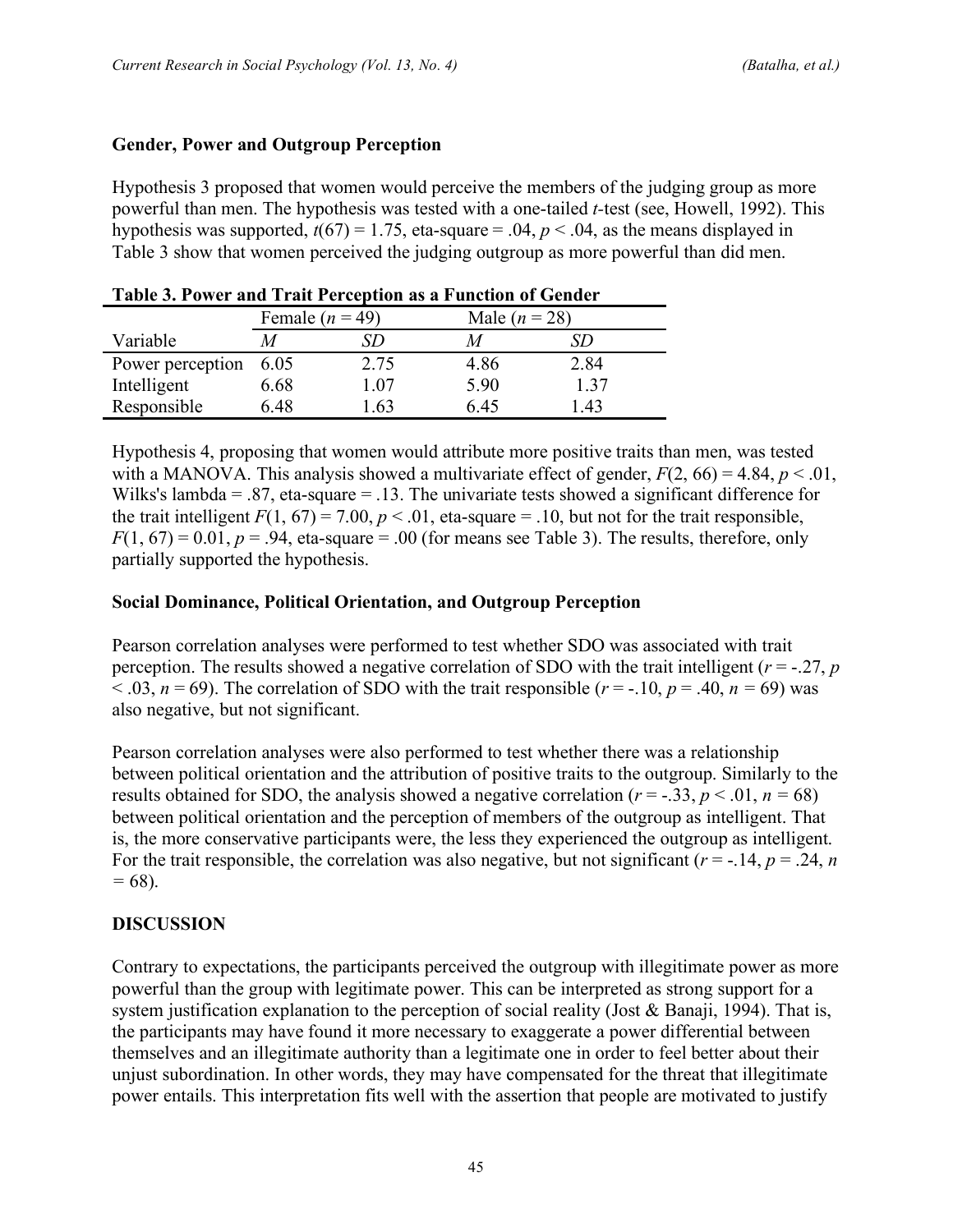and rationalize the status quo, even if this justification is detrimental to their welfare (Jost  $\&$ Banaji, 1994). In fact, this suggests an even more blatant form of system justification than the perception of the outgroup as more powerful when it holds legitimate power. Moreover, the results also show that women, who were in a doubly vulnerable position compared to men, perceived the relatively powerful group as more powerful than did men. This also supports a system justification interpretation in that women's lower social status may have predisposed them to display outgroup favoritism. Albeit providing indications for outgroup favoritism a follow-up study in which ingroup favoritism also is measured, is necessary to substantiate this interpretation.

The trait intelligent was more consistent across our analyses than was the trait responsible. Perceived intelligence was found to be dependent on whether the outgroup's power position was explained or not, but it was not found to be a function of legitimacy. Perceived intelligence was also found to be dependent on gender. Women perceived the outgroup as more intelligent than men did. Moreover, the perception of people as intelligent was negatively related to both SDO, and political conservatism. Perceived responsibility, on the other hand, was found to be dependent on the degree of legitimacy. Gender, SDO, and political conservatism had no significant effects on the perception of this trait. One reason for the lack of differences between groups and genders and the lack of correlations for the trait responsible could be that the outgroup was presented as being in charge. That is, the outgroup had responsibility over the ingroup's outcome. A fact that legitimacy/illegitimacy or the ideological views of the participants would not change.

The perception of others as intelligent on the other hand, may be more susceptible to external influences such as explanation, gender or conservative views. Members of the outgroup were not necessarily perceived as intelligent. However, because they were in power and had control over the ingroup's outcome, it may be that the participants were more inclined to categorize the outgroup as intelligent. In a similar vein, women, who are in a more vulnerable position than men because of their gender membership (Lorenzo-Cioldi, 1993), may also have been more inclined to display outgroup favoritism than men.

The group and gender analyses regarding the perception of power and traits showed relatively low effect sizes, which ranged from .04 to .13. This means that only a relatively low amount of variance was explained. This is probably due to the manipulation, which may have been too weak. The no-explanation condition may have been perceived as too similar to the illegitimate condition. A follow up study making use of a stronger manipulation would probably yield stronger effect sizes and thus provide results that are more robust.

As predicted, conservative views in the form of SDO and political conservatism correlated negatively with the trait intelligent. That is, the more social dominant and conservative people were, the less they perceived the outgroup as intelligent. This is in line with social dominance theory (Sidanius & Pratto, 1999) in that social dominants and conservatives display comparatively less outgroup favoritism.

Impression formation research is conducted mostly with reference to symmetrical or asymmetrical interdependence, and it has generally required some kind of personal contact so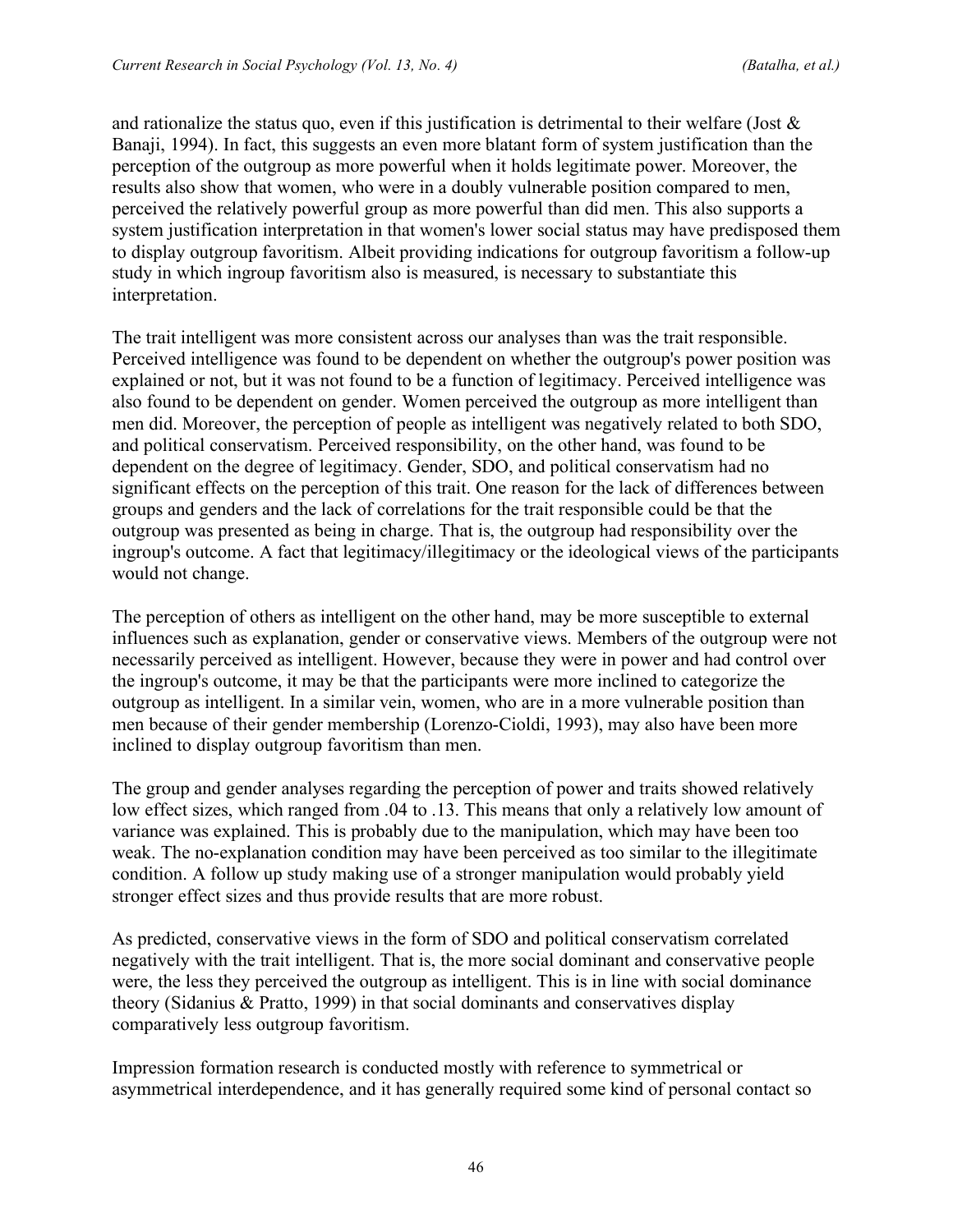that individuation is possible (Fiske & Neuberg, 1990). However, in life, situations in which the possibility of individuation is strongly circumscribed are not unusual. In this investigation we examined interdependence between groups rather than between individuals. Moreover, in our study, interdependence was characterized by a high degree of anonymity. Job recruiting situations, where the applicant does not know who will be judging his or her merits, is an example where both asymmetrical dependence and anonymity occur. In the present study we showed that despite the asymmetry and anonymity participants still make positive attributions to a relatively powerful outgroup. Our results indicate that social dominants and political conservatives do this to a lesser degree. This raises the issues of whether these groups react to dependency situations differently from low dominants and liberals respectively, and if so, what psychological mechanisms are at play?

## **REFERENCES**

Akrami, N., & Ekehammar, B. (2006). Right-wing authoritarianism and social dominance orientation: Their roots in big five personality factors and facets. *Journal of Individual Differences, 27*, 117-126.

Akrami, N., Ekehammar, B., & Araya, T. (2000). Classical and modern racial prejudice: A study of attitudes toward immigrants in Sweden. *European Journal of Social Psychology, 30*, 521-532.

Brauer, M., & Bourhis, R. Y. (2006). Social power. *European Journal of Social Psychology, 36*, 601-616.

Boldry, J. G., & Kashy, D. A. (1999). Intergroup perception in naturally occurring groups of differential status: A social relations perspective*. Journal of Personality and Social Psychology, 77*, 1200-1212.

Brewer, M. B., & Brown, R. (1998). Intergroup relations. In D. T., Gilbert, S. T. Fiske, & G. Lindzey (Eds.), *The handbook of social psychology* (Vol. 2, pp. 554-594). Boston: McGraw-Hill.

Carter, J. D., Hall, J. A., Carney, D. R., & Rosip, J. C. (2006). Individual differences in the acceptance of stereotyping. *Journal of Research in Personality, 40*, 1103-1118.

Cohen, J. (1983). The cost of dichotomization. *Applied Psychological Measurement, 7*, 249-253.

Dambrun, M., Guimond. S., & Duarte. S. (2002). The impact of hierarchy-enhancing vs. attenuating academic major on stereotyping: The mediating role of perceived social norm. *Current Research in Social Psychology, 7*, 114-136.

Fiske, S. T., & Neuberg, S. L. (1990). A continuum model of impression formation, from category-based to individuating processes: Influence of information and motivation on attention and interpretation. In M. P. Zanna (Ed.), *Advances in experimental social psychology* (Vol. 23, pp. 1-74). New York: Academic Press.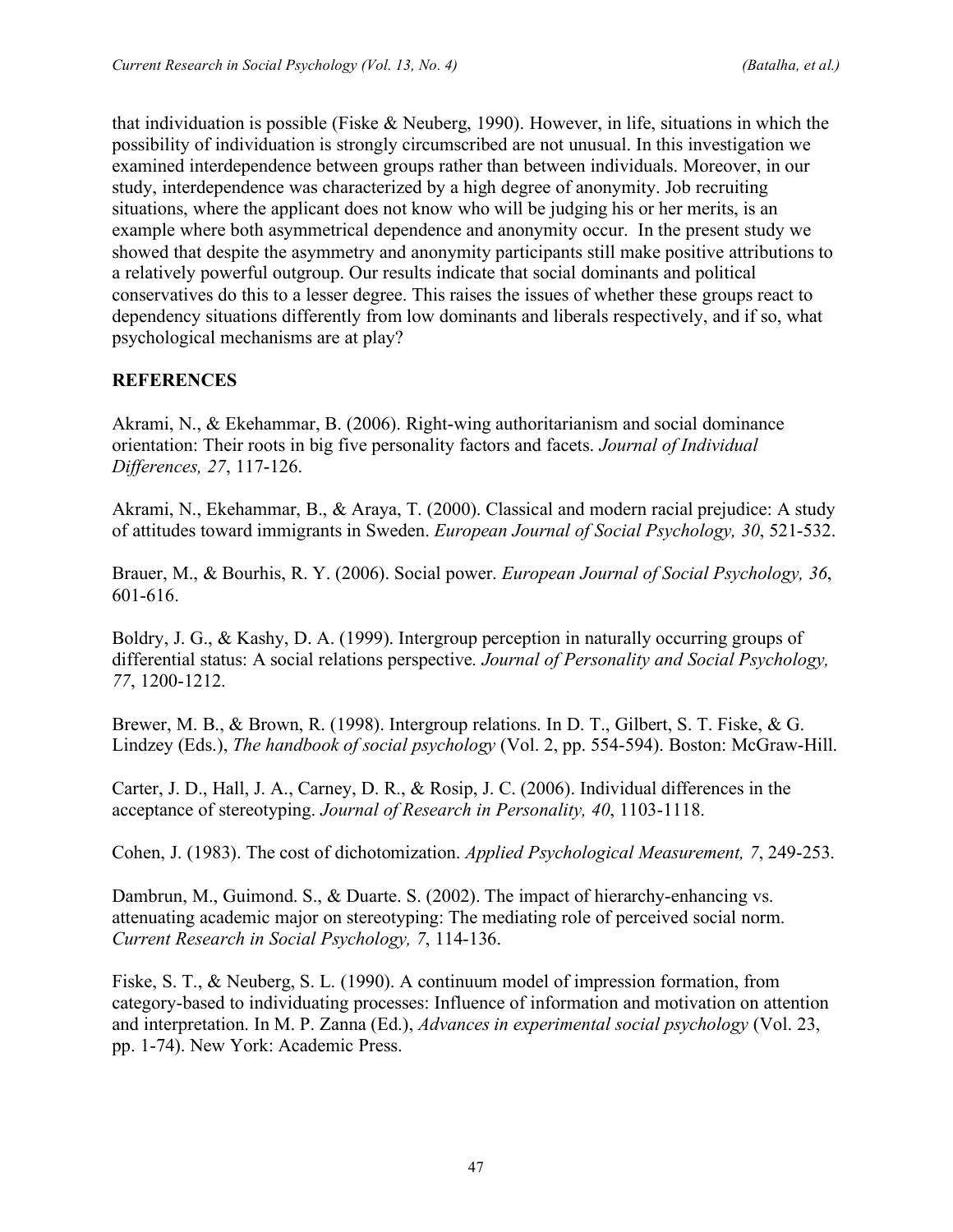Goodwin, A., & Fiske, S. T. (2001). Power and gender: The double-edged sword of ambivalence. In R. K. Unger (Ed.), *Handbook of the psychology of women and gender*. New York: Wiley.

Haines, E. L., & Jost, J. T. (2000). Placating the powerless: Effects of legitimate and illegitimate explanation on affect, memory, and stereotyping. *Social Justice Research, 13*, 219-236.

Hewstone, M., Rubin, M., & Willis, H. (2002). Intergroup bias. *Annual Review of Psychology, 53,* 575-604.

Hinkle, S., & Brown, R. (1990). Intergroup Comparisons and social identity: Some links and lacunae. In D. Abrams, & M. A. Hogg (Eds.), *Social identity theory: Constructive and critical advances* (pp. 48-70). New York: Springer.

Howell, D. C. (1992). *Statistical methods for psychology* (3rd ed.). Belmont, CA: Duxbury.

Jost, J. T., & Banaji, M. R. (1994). The role of stereotyping in system-justification and the production of false consciousness. *British Journal of Social Psychology, 33,* 1-27.

Jost, J. T., Banaji, M. R., & Nosek, B. A. (2004). A decade of system justification theory: Accumulated evidence of conscious and unconscious bolstering of the status quo. *Political Psychology, 25*, 881-919.

Jost, J. T., Burgess, D., & Mosso, C. O. (2001). Conflicts of legitimation among self, group, and system: The integrative potential of system justification theory. In J. T. Jost & B. Major (Eds.), *The psychology of legitimacy: Emerging perspectives on ideology, justice, and intergroup relations* (pp. 363-388). Cambridge, UK: University Press.

Lorenzi-Cioldi, F. (1993). They all look alike, but so do we…sometimes: Perceptions of ingroup and out-group homogeneity as a function of sex and context. *British Journal of Social Psychology, 32*, 111-124.

MacCallum, R. C., Zhang, S., Preacher, K. J., & Rucker, D. D. (2002). On the practice of dichotomization of quantitative variables. *Psychological Methods, 7*, 19-40.

Pratto, F., Sidanius, J., Stallworth, L. M., & Malle, B. (1994). Social dominance orientation: A personality variable predicting social and political attitudes. *Journal of Personality and Social Psychology, 67*, 741-763.

Sachdev, I., & Bourhis, R. Y. (1991). Power and status differentials in minority and majority group relations. *European Journal of Social Psychology, 21*, 1-24.

Sidanius, J., Levin, S., Federico. C., & Pratto, F. (2001). Legitimizing ideologies: The social dominance approach. In J. T. Jost & B. Major (Eds.), *The psychology of legitimacy: Emerging perspectives on ideology, justice, and intergroup relations* (pp. 307-331). Cambridge, UK: University Press.